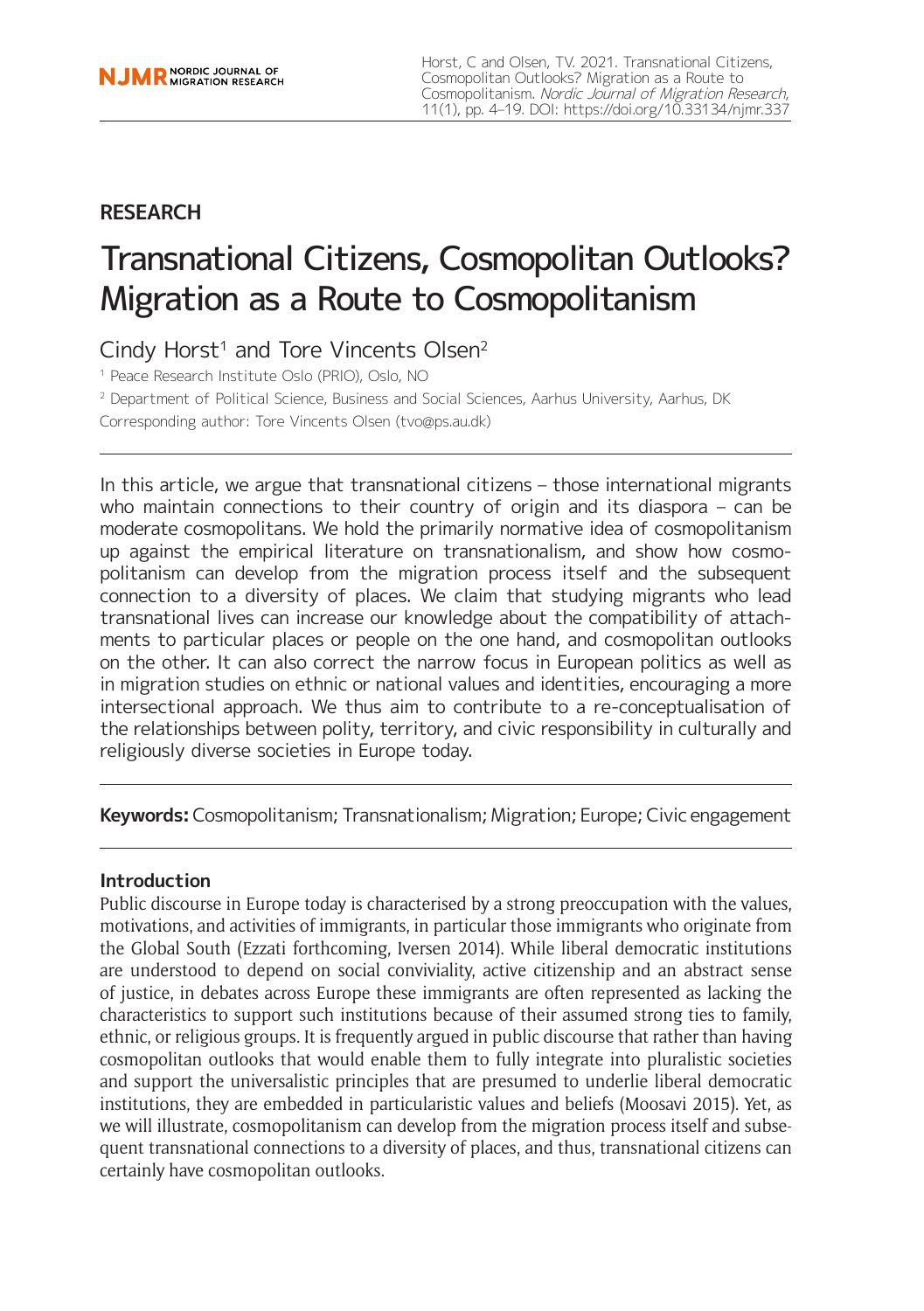In this article we hold the primarily normative idea of cosmopolitanism up against the empirical literature on transnationalism. The cosmopolitan citizen is in many ways understood to be an ideal world citizen committed to principles of justice and democracy that are portrayed as universal, guided by a global sense of solidarity. The literature on transnationalism, on the other hand, often portrays transnational citizens as being guided by narrow, particular ties and holding less-universal values (Balta and Altan 2016, Levitt 2009). We explore migration and transnationalism as formative processes towards cosmopolitan outlooks. At the same time, we go one step further by illustrating how *multiple* social structures and identity markers intersect and intertwine to produce specific social relations (Anthias 2013).

Derived from the Greek word *kosmopolites* ('citizen of the world'), underlying all cosmopolitan perspectives is the idea that all human beings are (or can and should be) citizens in a single community (Kleingeld and Brown 2014). We are operating with a republican understanding of citizenship and focus on civic values, identities and practices, rather than on citizenship as legal status. What we are interested in, then, is citizenship-as-desirable-activity, or active citizenship (Kymlicka & Norman 1994).

An important issue pertaining to the discussion of cosmopolitan citizens is how they are created. Cosmopolitanism is often seen as the product of an expanded form of civic education that socializes young citizens into cosmopolitans or at least globally oriented national citizens (Heater 2002; Nussbaum 1994). Theories on the formation of an individual's ideological outlook hold that the length and type of education they receive is a good predictor for how liberal or cosmopolitan an outlook they have (Stubager 2010). From this perspective, the formation of identity and motivation in a certain sense comes before the cosmopolitan practices in which people will ultimately engage. However, the immersion of people into different kinds of international activities could also be viewed as a way to create cosmopolitans. This so-called 'communitarian' route points out how engagement, interaction and dialogue with people outside one's own country and nation, who in part are different from oneself, could be a crucial mechanism in creating a cosmopolitan perspective among citizens (Eckersley 2007; Jordaan 2011).

In this article, we posit that cosmopolitan citizens are also created through migration and transnational engagement, and that this is an important third route to explore to better understand cosmopolitan values, identities and practices in Europe today. Importantly, studying immigrants who lead transnational lives can increase our knowledge about the compatibility of attachments to particular places or people and cosmopolitan outlooks. Our main focus in this article is on citizens in Europe who are members of transnational communities, living lives that cross national, political, and cultural boundaries. Civic participation today is increasingly operating in, between, and across multiple locations. This experience can be conceptualised as 'multi-sited embeddedness'; an embeddedness created in the interactions between feelings of belonging and civic participation in multiple communities (Horst 2018). This concept provides an alternative to binary understandings of belonging and participation that focus on national or ethnic identities only.

Ethno-national understandings of civic participation can be binary in two ways: first, civic participation is often empirically studied as taking place either in the country of origin or in the country of residence; second, in normative literature the binary contrast is made between individuals either being embedded in a (ethno-)national group or having a cosmopolitan outlook. Yet transnational citizens are embedded in, between, and across *multiple* sites simultaneously. Furthermore, they are not just defined by their national or ethnic identities but also by gender, age, class, religion, and a host of other identity markers that require an intersectional research approach (Anthias 2013). Recognizing the relevance of multiple identity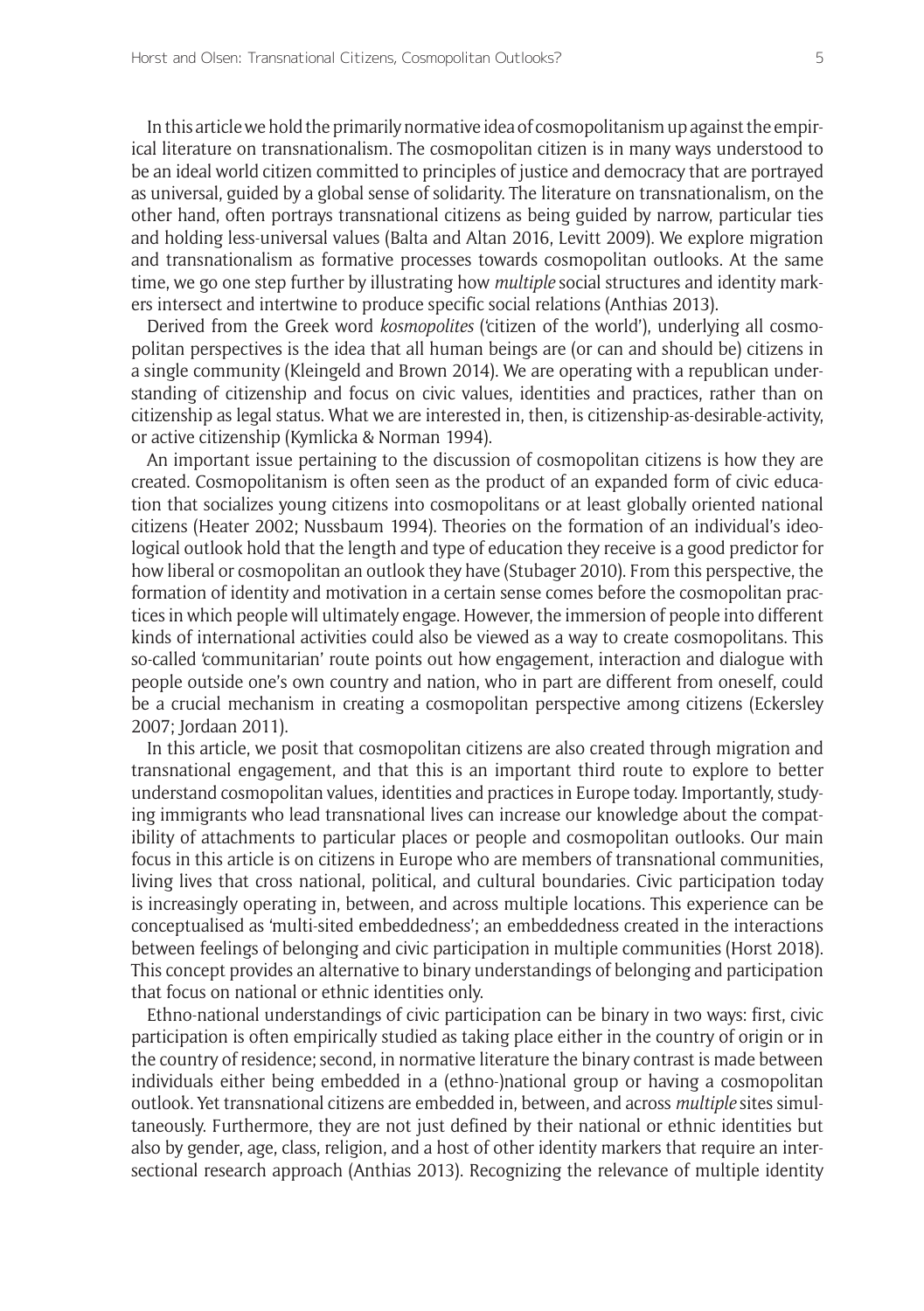markers allows us to understand that they can both be embedded in particular groups while also having cosmopolitan perspectives.

Consider the example of Abdi Hashi,<sup>1</sup> who was born in Somalia, has Norwegian citizenship, spent his childhood in the United Arab Emirates, and currently resides in Mogadishu and London, while his family members live in all the aforementioned places. At different points in his life, he has felt a sense of belonging to and has engaged in a range of social and political activities in Norway, the United Arab Emirates, Somalia, and the UK – or particular cities within these countries. Transnationalism entails that people have connections to other places or polities than the one they currently live in and that their motivations, identities and practices are not determined by one national context. At the same time, this transnational citizen is defined by a range of identity markers that go beyond the national. She or he can feel connected to her or his ethnic group through family ties and a shared history; to residents of the city where (s)he lives through shared affiliations and everyday experiences; to fellow Muslims through a shared faith and religious practice; and to activists within, say, the global conservation movement through a shared concern for the environment.

We are not alone in emphasising the part played by transnational populations within Europe in promoting the cosmopolitanism required for today's society and politics, both locally and globally. Baban and Rygiel (2014), for example, suggest the study of 'transgressive cosmopolitanism', which they put forth as a form of cosmopolitanism that manifests itself when marginalized populations that lack legal citizenship status make claims to be accepted as members of European society through their civic and political participation. Through civilpolitical acts, they argue, the concrete content of cosmopolitanism is negotiated by marginalised residents in precarious legal positions, rather than elites. While we applaud the important contribution Baban and Rygiel and others make, we want to go one step further and argue that not just marginalized residents, but a much larger group of transnational citizens in Europe engage as cosmopolitans. It is this group of migrants, whose cosmopolitanism has developed from the migration process and subsequent transnational connections to multiple places, that we are focusing on in the present article.

In the next two sections, we briefly outline a number of core elements of relevance in the literature on cosmopolitanism and transnationalism. We focus on moral and cultural cosmopolitanism and discuss the features of extreme and moderate forms of each. We then explore what the literature on migrant transnationalism can teach us about identities, motivations, and practices of transnational citizens. The fourth section explores the cosmopolitan traits of transnational citizens from an intersectional perspective. We conclude by drawing out the theoretical, methodological, and empirical implications of our claim that migration and transnationalism can be an important route towards cosmopolitan outlooks.

#### **Cosmopolitan Citizens**

The core idea of cosmopolitan citizenship is that all human beings are citizens in a single community: humanity. The literature on cosmopolitanism can be divided into three strands: a moral, a cultural and a political, which each entails a different conception of the cosmopolitan citizen. *Moral cosmopolitanism* emphasises that we have equal moral duties or 'duties of justice' towards all human beings, regardless of the particular relations in which we stand to them. This strand defines cosmopolitan citizens as having a global sense of justice and solidarity that applies to the whole of humanity indiscriminately.

<sup>&</sup>lt;sup>1</sup> This example draws on data from the 'Diaspora Return' project. It has been anonymized to protect the identity of the informant.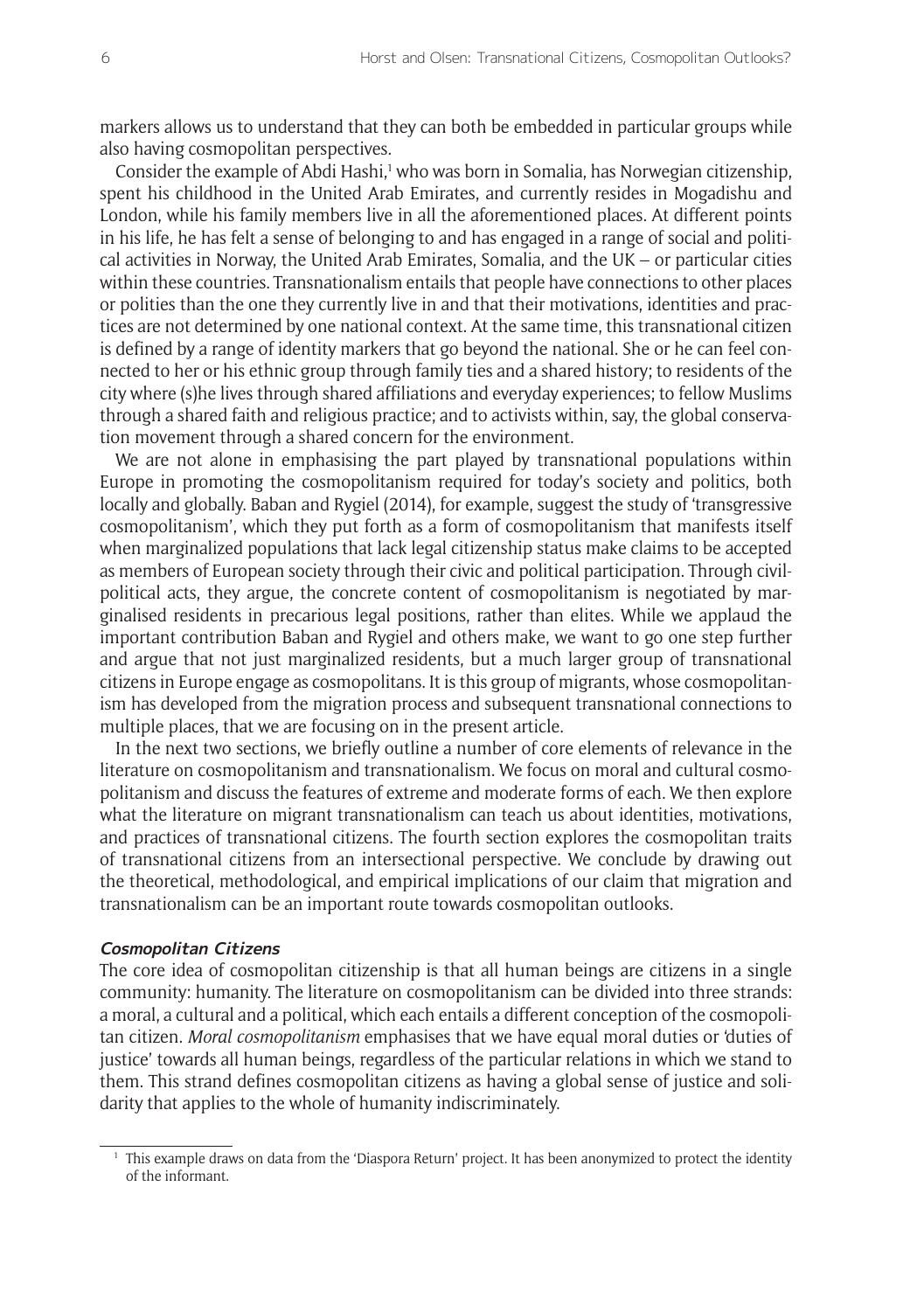*Cultural cosmopolitanism* sees cosmopolitanism as an identity and way of life. Cultural cosmopolitanism is characterized by a transcendence of local ties; in other words, by the ability to move and exist effortlessly in the world. It entails combining elements of different cultural practices from the cultural reservoir of the broader world to create one's own idiosyncratic mix and identity. This strand has long historical roots, but today it is associated with the idea that globalisation must be complemented by cosmopolitan culture and identity formation – rather than adherence to ethno-national cultures and identities – in order to ensure the conditions for a good life (human flourishing) for the individual (Waldron 1992; 2000).

*Political cosmopolitanism* is mostly concerned with the need to create transnational democratic communities and to establish democratic institutions at the global and/or regional levels (Habermas 2001; Held 1995; Kaldor 2003; Linklater 1999). While the creation and support of global or supranational political institutions is an important topic within the normative debate on cosmopolitanism, it constitutes a marginal phenomenon empirically and is not discussed in the literature on transnationalism. It is therefore less relevant for our argument here and we will focus on moral and cultural cosmopolitanism only. In the following, we explore the identities, value orientations and practices that define cosmopolitan citizens according to moral and cultural cosmopolitanism.

#### **Cosmopolitan identifications and values**

Moral cosmopolitanism concerns itself with human beings as such, without placing much moral weight on particular relations and group identifications that people have, e.g. nationality or ethnicity. The strictest iteration of moral cosmopolitanism claims that special relationships and group affiliations can never generate special responsibilities, as all human beings hold equal moral obligations to each other by virtue of their humanity. A more moderate version argues that being a world citizen implies having an ethical relationship with human beings as such in addition to one's concrete affiliations with a national or local community (Nussbaum 1994; Scheffler 2001).

Thus moderate moral cosmopolitanism argues that the particular relations that one has with other people (e.g. friends, family or co-nationals) by definition come with special obligations (Parekh 2003; Scheffler 2001). However, these obligations do not override the equal treatment and the acknowledgement of the equal worth of all human beings in all contexts. The privileging of particular relationships in some contexts does not preclude the concern with humanity and its welfare prevailing in other contexts. In the moderate interpretation, global citizenship does not necessarily require one to detach oneself from one's national, ethnic, religious or other forms of personal identity. In this perspective, such attachments are compatible with the recognition of different spheres of justice and finding a responsible balance between universal and particular obligations (Held 2010; Parekh 2003; Walzer 1983).

Cultural cosmopolitanism involves people of the world living in and travelling between metropolitan areas as well as people who stay at home and adopt or share new global cultural norms and practices (Waldron 1992; 2000). The extreme form of cultural cosmopolitanism claims that *only* people who are able to completely transcend their rootedness in particular communities and create their own cosmopolitan lifestyle and identity from the pool of cultural elements found in a globalising culture will be sufficiently attuned to the conditions of today's world. This is typified by Waldron's assertion that 'the hybrid lifestyle of the true cosmopolitan is in fact the only appropriate response to the modern world in which we live' (1992: 763).

By contrast, the moderate form of cultural cosmopolitanism argues that, while one does not need to be rooted in the culture in which one is reared to lead a good and autonomous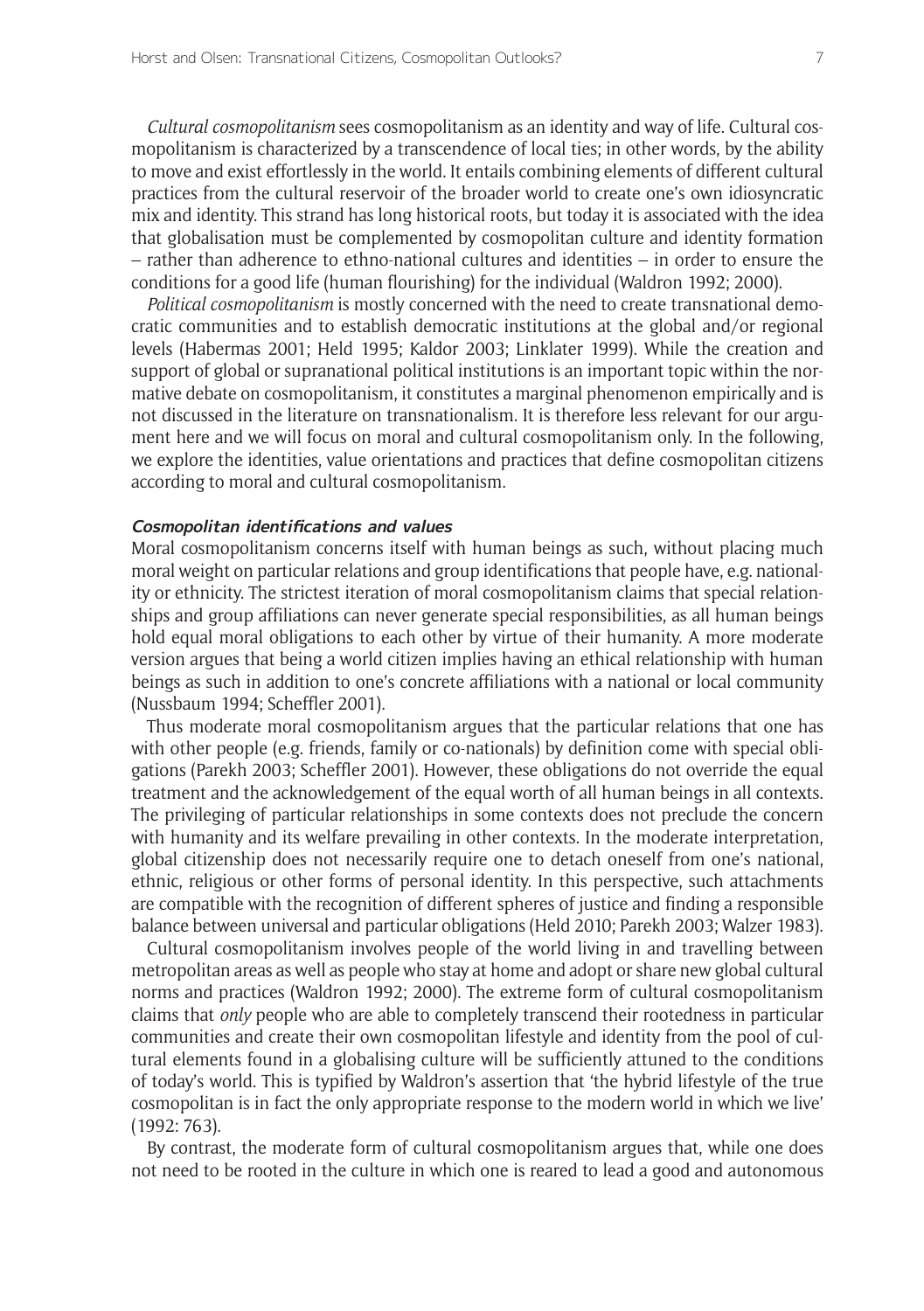life, it is possible to stay true to one's roots while living a cosmopolitan lifestyle (Scheffler 2001; Waldron 1992). Being a cosmopolitan, in this perspective, is to engage with people and with one's own identity in an open and critical manner, where one perceives cultural identities and practices as potentially rational and morally defensible ways of dealing with action and interaction problems in specific contexts (Waldron 2000).

As broadly conceived, then, moral cosmopolitanism is characterised by an abstract sense of justice and solidarity that motivates cosmopolitan citizens, while cultural cosmopolitanism is a certain way of life that may be congruent with a sense of justice and solidarity, but may also simply be based on a motivation to lead a good flourishing life in the global era, individually or together with other cosmopolitans. In extreme conceptions, cosmopolitans have no particularistic identities or seek to transcend the boundedness of particular national communities, while in more moderate perspectives the global orientation and commitment is paired and balanced with other attachments and obligations.

It follows from the two stands of cosmopolitanism that cosmopolitans are progressive (and egalitarian) people who possess a considerable degree of reflexivity towards their own beliefs, identities and value commitments. They respectfully and open-mindedly engage with others who are different from themselves in order to ensure inclusiveness, reach commonly acceptable solutions to problems or simply to share a good time and valuable practices (Appiah 2008; Brock 2011).

#### **Cosmopolitan practices**

From the conceptions of moral and cultural forms of cosmopolitanism follows certain kinds of social and civic practices that aim to realize global justice and/or a cosmopolitan culture. Social practices involve creating and attending cultural events and associations that celebrate aspects of a cosmopolitan culture. Civically, cosmopolitans may engage in acts of protest and advocacy aimed at policymakers at national and international levels as well as demonstrations of global solidarity. Cosmopolitan practices also have a material side to them, including the organisation of volunteer work, donations to non-governmental organisations and other forms of global charity (Kaldor 2003).

The practices of cosmopolitan citizens take place both at home and abroad, as globalisation and new communication technologies reduce the distance in both time and space and allow activities to take place simultaneously in different locations. Physical co-presence is not always required (Giddens 1990). Abroad, cosmopolitan citizen practices range from very concrete projects such as building and funding schools in a particular village or region to influencing the constitution of international trade regimes such as the World Trade Organization. At home, cosmopolitanism entails doing the groundwork for global activities taking place elsewhere. However, cosmopolitans realise that globalization has produced increasingly diverse societies and that engaging and expressing solidarity with others in one's own society, especially those who are different from themselves, is a key practice of cosmopolitanism. The challenge is to accept mutual responsibility for a common future and for solving shared problems through collaboration and dialogue (Hannerz 1990; Osler & Starkey 2003). What characterizes cosmopolitan practices both at home and abroad is a commitment to the principles of universal justice and democracy, a global sense of solidarity and the conception of a cosmopolitan life as a precondition for a good life.

**Table 1** provides an overview of the identities, values and practices of cosmopolitan citizens. In the next section, we explore the possibility that the experience of migration, and subsequent transnational ties, can give people enhanced cosmopolitan identities and values while leading to practices similar to those envisioned by the two strands of cosmopolitanism.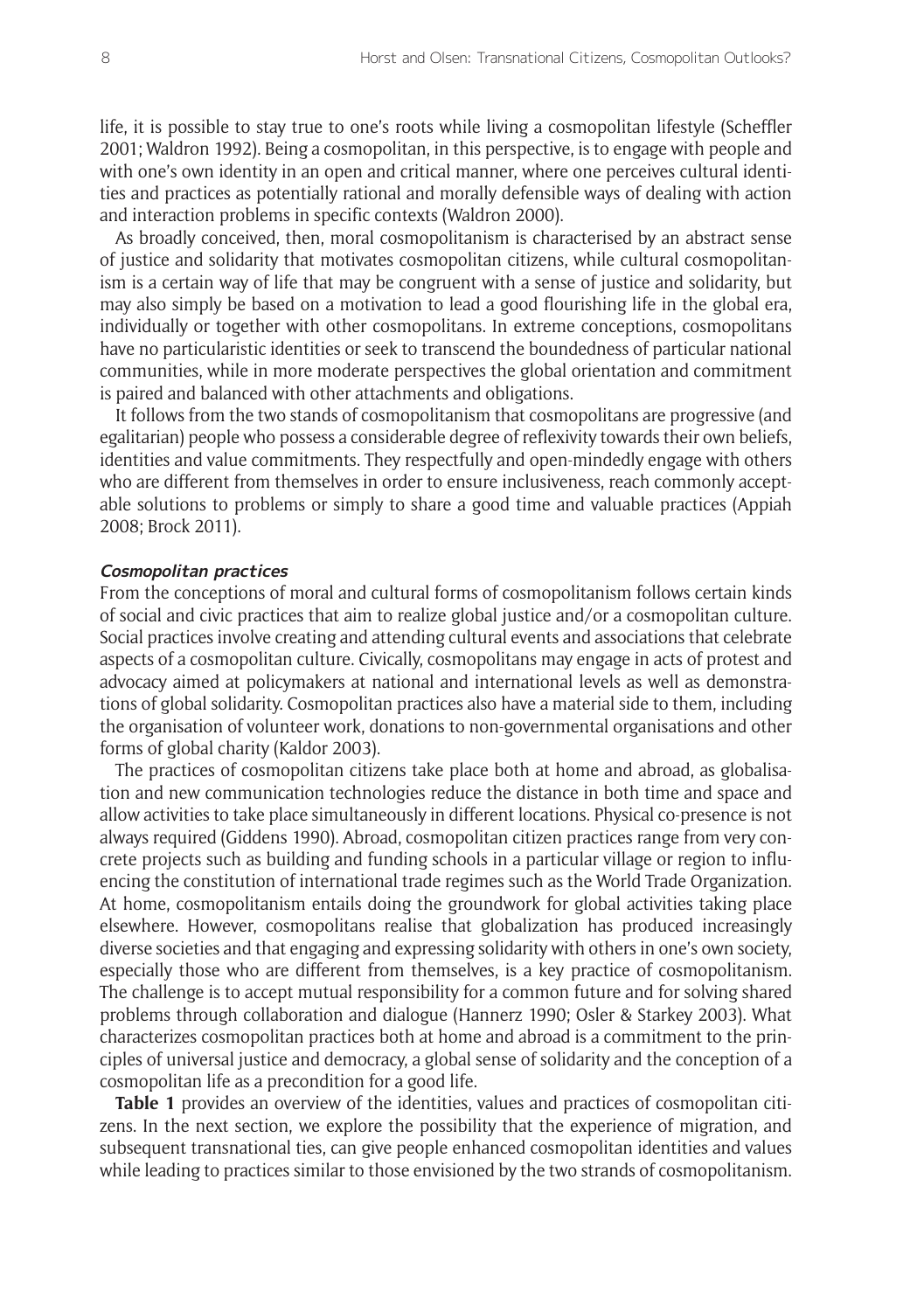| Moral                       | <b>Identities</b>                                                                     | <b>Values</b>                                                                                   | <b>Practices</b>                                                                                                                                      |
|-----------------------------|---------------------------------------------------------------------------------------|-------------------------------------------------------------------------------------------------|-------------------------------------------------------------------------------------------------------------------------------------------------------|
| Extreme                     | Membership of humanity                                                                | Global sense of justice<br>and solidarity                                                       | Civic and material oriented<br>towards realizing global justice<br>Cross cultural dialogue and col-<br>lective responsibility                         |
| Moderate<br><b>Cultural</b> | Combined membership<br>of humanity and of par-<br>ticular communities                 | Balanced global and<br>social sense of justice<br>and solidarity                                | Civic and material oriented<br>towards realizing local and global<br>justice<br>Cross cultural dialogue and col-<br>lective responsibility            |
| Extreme                     | Cosmopolitan citizen of<br>the globalised world                                       | Individual flourishing in<br>a cosmopolitan culture                                             | Social and material oriented<br>towards realizing cosmopolitan<br>culture<br>Cross cultural dialogue and col-<br>lective responsibility               |
| Moderate                    | Reflective culturally<br>embedded citizen of<br>the globalised world<br>('Weltoffen') | Individual flourish-<br>ing in cosmopolitan<br>culture and in reflective<br>cultural rootedness | Social and material oriented<br>towards realizing cultural open-<br>ness and reflection<br>Cross cultural dialogue and col-<br>lective responsibility |

#### **Table 1:** Cosmopolitanism.

That is, we investigate whether our claim that migration is third route to cosmopolitanism in addition to civic education and 'the communitarian path' (Jordaan 2011; Eckersley 2007), holds in light of the empirical literature on transnationalism.

#### **The transnational citizen**

The study of migrants' transnational networks and practices was launched in the early 1990s within the fields of anthropology and sociology (Basch et al. 1992; Basch et al.1994; Glick Schiller et al. 1995; Waldinger 2013). Central to transnational migration studies is a reformulation of the concept of society so that it is no longer automatically confined by the boundaries of a single nation state (Levitt & Glick Schiller 2004). The effects of globalisation are visible in everyday lives through the increasing speed and density of interconnectedness across locations. This changing reality required a new analytical lens and methodological approach focusing on the networks and flows that crossed borders and simultaneously connected different locations.

Migrants are often embedded in multi-layered, multi-sited 'transnational social fields' (Levitt & Glick Schiller 2004), and this reality impacts basic assumptions about central concepts of social analysis such as citizenship. The transnational approach argues against the common methodological nationalism in social sciences that assumes the nation state and its boundaries as a given (Wimmer & Glick Schiller 2003). In mainstream social sciences, it is argued, the nation state is represented as natural and given rather than recently constructed. In order to challenge this, the transnational approach studies flows of people, goods, money, thoughts, and the like as operating in a transnational social field where locations remain important but are no longer solely defined by and studied within nation-state boundaries.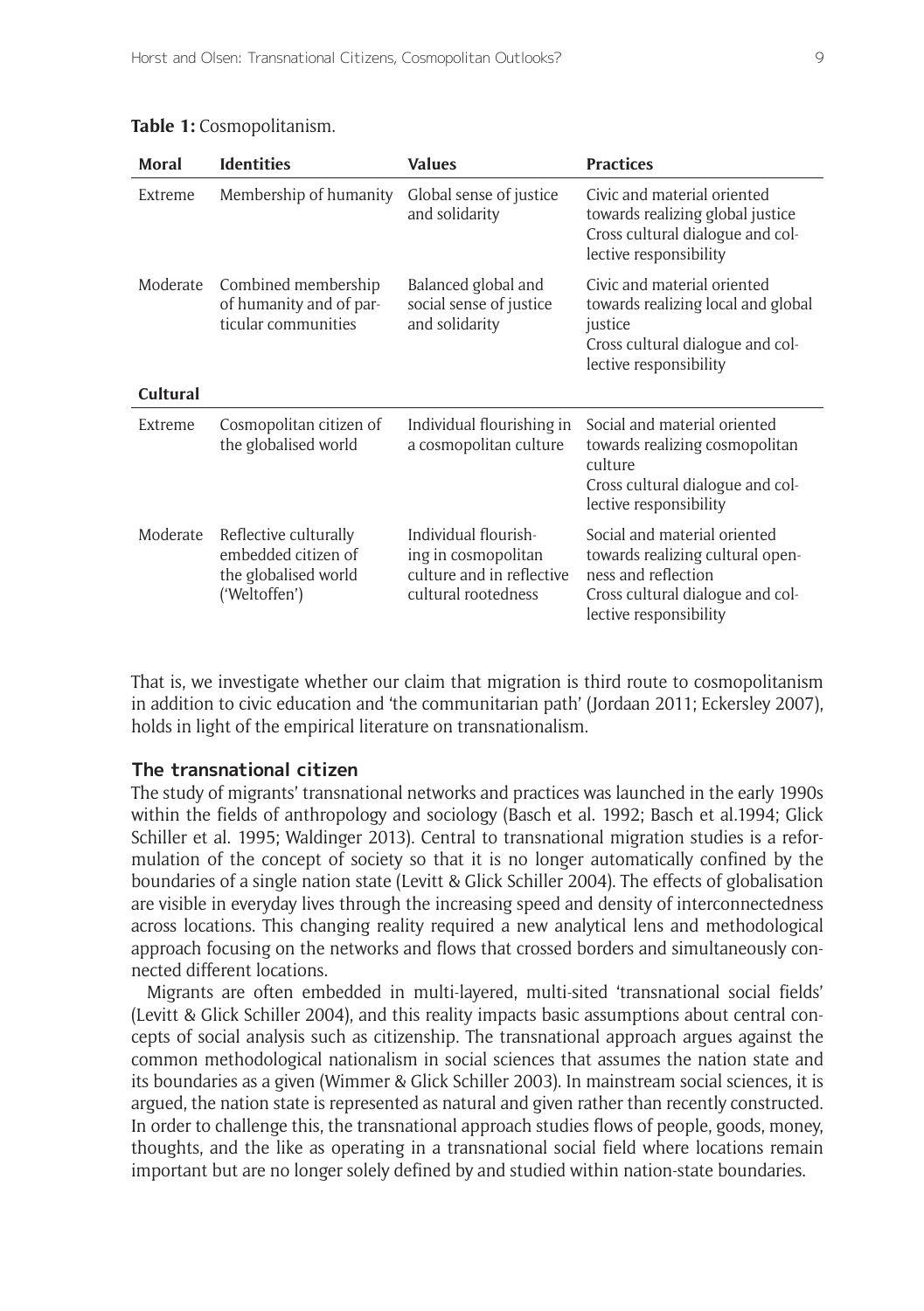On the one hand, transnational citizens – those international migrants who maintain connections to their country of origin and its diaspora – are often described in the academic literature as tied to their ethnic and/or national roots, and these bonds are seen as primary determinants of their identities, values and practices (Colic-Peisker 2006; Dahinden 2012). This emphasis on roots and embeddedness in a specific ethnic or national culture suggests that transnational citizens are unlikely cosmopolitans. On the other hand, transnational studies also point to how the experience of migration has a formative effect on the identity of transnational citizens (Anthias 2012; Çaglar 2001; Vertovec 2001). From this perspective, it is the 'routes' and not 'roots' (Clifford 1994) that determine the political identity and activity of transnational citizens. Not only does the actual process of migration demand that people relate reflexively to their own identity (Brigden 2016), migration also means that people's sense of belonging and connectedness to different people and places changes (Horst 2018).

#### **Transnational civic identity and its location**

What happens when 'society differs from polity and is made up of sets of social relationships in intersecting and overlapping national and transnational social fields' (Levitt and Glick Schiller 2004: 1015)? There is often a zero-sum assumption that sees transnational involvement as a direct challenge to local engagement and 'good citizenship' on a national level. However, various studies have argued against this assumption by showing the complementarity of transnational and local practices (Erdal & Oeppen 2013; Nagel & Staehili 2008; Snel et al. 2006).

In the transnational literature we often find identifications of immigrants from the 'Global South' as relating to 'homelands' through family or ethnic ties and emotional connections (Brubaker 2005, Glick Schiller et al. 2011). These identifications can resurrect methodological nationalism by replacing the boundaries of the nation state with those of essentialized ethno-national and cultural communities (Glick Schiller 2005). Yet groups are never static, and the idea that we belong to one community only and that this community is unified by a common culture, with fixed norms, values, and practices, is problematic (Vertovec 2001). Civic identity and action are not just defined by social groups that are national or ethnic, because action, contestation, and dialogue are shaped by multiple identity markers (Anthias 2012; Caglan 2001).

As Keller (2013: 244) argues, a migrant often forms attachments not to the new country but 'to the particular places and communities within which she makes her new life'. Keller's perception of migrants as 'worldly citizens' is an inspiring call to move beyond an understanding of transnational citizens that questions the particular ties they have. According to Keller, a worldly citizen is 'genuinely a citizen of a particular country, and with particular attachments to places and communities within that country, but taking upon her country a perspective informed by her knowledge that that country is not the only one there is' (Keller 2013: 245). While Keller does not call this worldly citizen cosmopolitan, she could be understood as such within the moderate cosmopolitan perspective that we are discussing in this article, which allows for, but moves beyond, particular attachments such as those related to nationality, religion and ethnicity.

#### **Transnational motivations and civic virtues**

Do transnational migrants have civic virtues that make them cosmopolitan citizens? The question of what motivates migrants to provide assistance or engage politically is central to many studies. Often, as Carling (2014) claims, motivations are discussed either in terms of egoistic or altruistic motives. Alternatively, a range of obligations and responsibilities to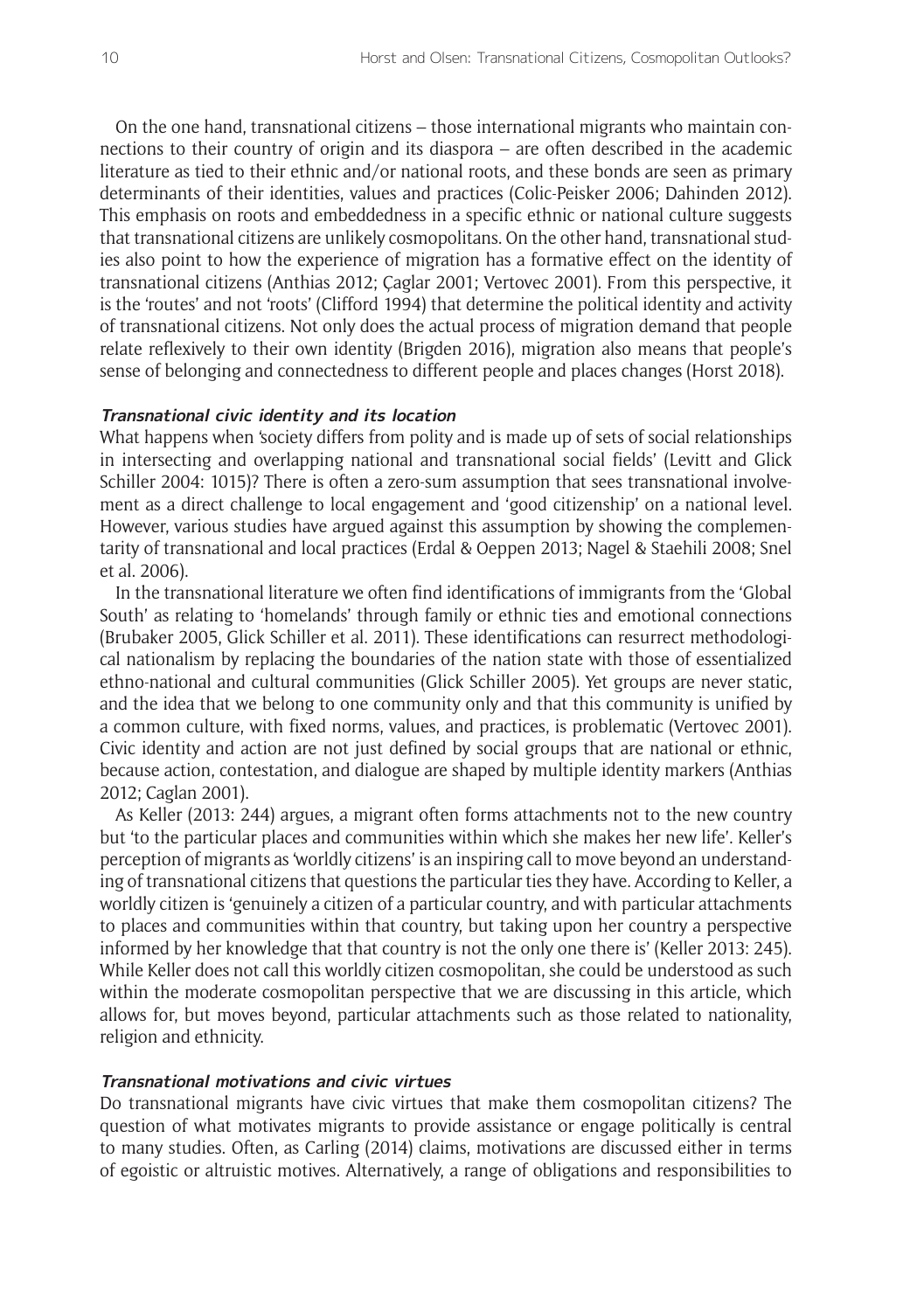kin or community are stressed. Research that explores the relevance of cosmopolitan normative ideas for studying transnational empirical realities goes a step further by discussing the underlying values and virtues that drive transnational practices (Glick Schiller et al. 2011).

Drawing on empirical case studies amongst *inter alia* Sierra Leoneans in Washington DC, Ghanaians in London, and pan-African organizations in Belgium, Fumanti and Werbner (2010) explore how migration introduces permeable ethnicity, intercultural communication, a process of expanding horizons and the creation of citizenship. They encourage researchers to understand practices that take place in the transnational social field as 'rooted in moral ideas and values' and call for reviving the notion of 'virtuous citizenship' (Fumanti & Werbner 2010: 6). At the same time, in their perspective, such moral rooting is strongly linked to personal and communal ties to people in the country of origin. As such, their approach to understanding the cosmopolitan nature of transnational citizens is deeply rooted in the particular.

As Mohan (2006) argues, obligations to a given socio-political community are part of defining citizenship in terms of what a 'good' member of that community should do. Transnational citizens are thus understood as sharing a sense of co-responsibility (Werbner 2002) or moral conviviality (Mercer & Page 2010) with a community beyond the bounded territory of the state in which they reside. Soysal (1994) has argued for a need to explore citizenship in the context of a post-national world in which rights and duties are no longer defined exclusively within the boundaries of nation states. The transnational perspective rather suggests that transnational citizens have relationships to *multiple* states and polities. Whether *post*- or *trans*national, there is a need to reconceptualise the relationships between political community, territory, and obligation (Mohan 2006).

A narrow focus on ethnic and national ties as drivers of action is incomplete because there are other sources of obligation, which may relate to a range of personal identity traits, including religion, gender, age, profession, or class (Anthias 2012). Other sources of obligation also include those obtained by virtue of being human (Mohan 2006). Sinatti and Horst (2015), in a study on how the development aid community in Europe related to diaspora humanitarian and development aid, argue that the urge to assist others on the part of the western development worker is commonly seen to be linked to a professional call, whereas members of diasporas who engage in development aid are mostly understood to be called to 'help their own people'. Such an analysis of diaspora engagement, the authors argue, 'does not take into account that a shared sense of humanity might underpin the urge to assist, the wish to help others as fellow human beings' (Sinatti and Horst 2015).

#### **Transnational practices**

When it comes to transnational practices, those most commonly studied in the migration literature relate to flows within transnational social fields that bridge country of origin and of residence, and financial flows in particular. Financial remittances play a crucial role for household livelihoods as well as national economies in large parts of the Global South. The literature on remittances has focused on what motivates migrants to send money (Horst 2008a; Lindley 2010; Page & Mercer 2012) and the impacts of these remittances (Maimbo & Ratha 2005). Remittances are sent and used for family consumption, humanitarian aid, and development contributions on local, regional, and national levels (Bakewell 2008; De Haas 2007; Van Naerssen et al. 2007). Transnational citizens also invest in businesses (Musa and Horst 2019; Nielsen & Riddle 2010; Riddle & Brinkerhof 2011) and real estate (Erdal 2012). Furthermore, research has identified a shift in remittance spending over time from family consumption to more communal forms of charity and investments (Oeppen 2013).

Levitt's (1998) introduction of the term 'social remittances' adds another dimension to this focus on material flows. She argues that it is just as important to understand the transfers of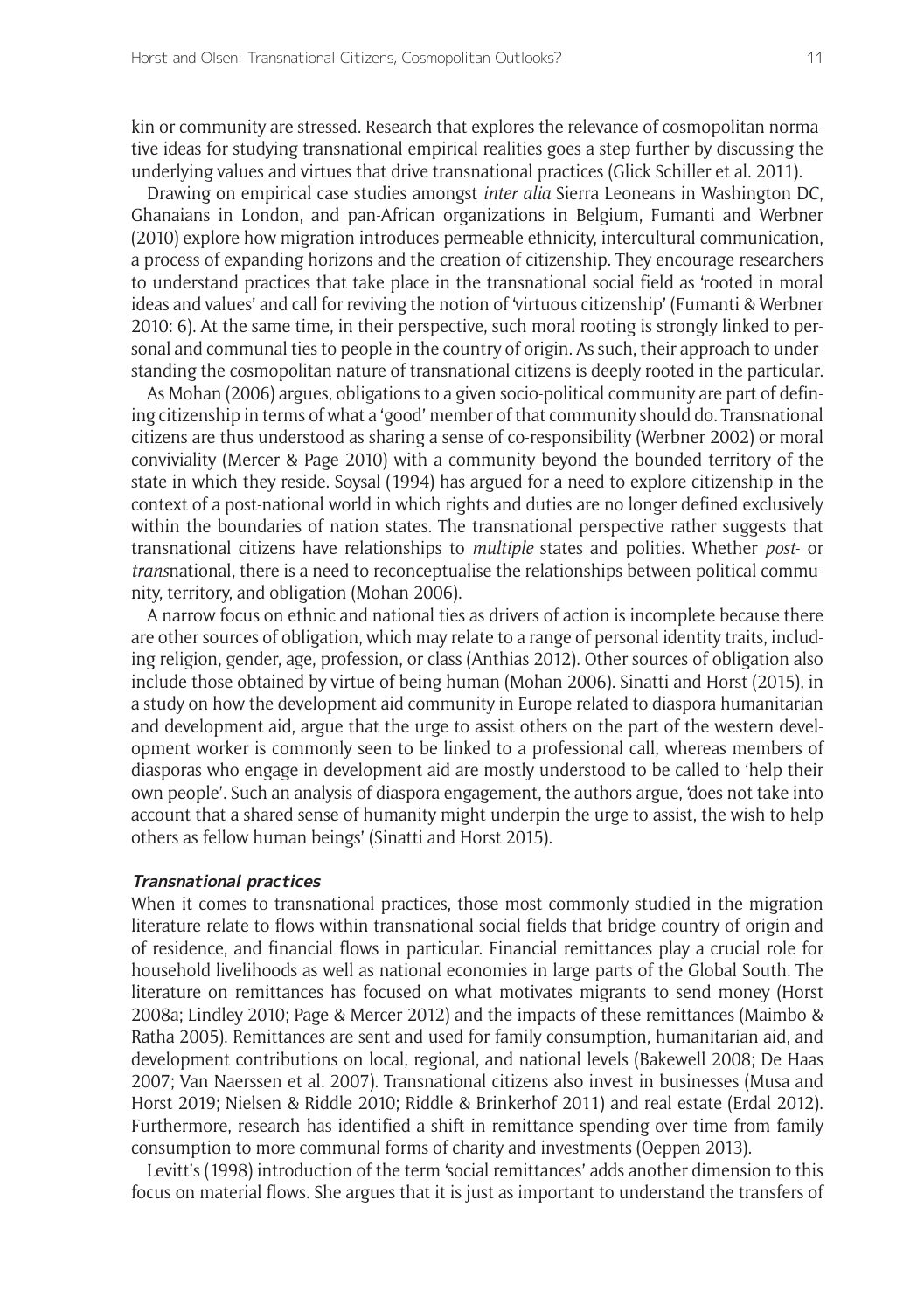values, knowledge and motivations taking place between contexts. Multiple experiences of governmentality and political socialisation do not occur in isolation from one another: people in transnational social fields are exposed to different ideas of citizen rights and responsibilities, direct experiences with international rights regimes, and different histories of political practices (Levitt & Glick Schiller 2004). These experiences shape the practices and outlooks of migrants, the societies they leave behind, and the societies they reside in.

Transnational citizens engage in a range of political practices as well (Adamson 2002; Brinkerhof 2011; Horst 2008b; Lyons 2007). This includes direct transnational engagements such as long-distance voting (Collyer 2013; Lafleur 2011), lobbying national and international actors to engage in particular causes or countries (Østergaard-Nielsen 2003; Tellander & Horst 2019), and running for a political position or contributing to the political campaigns of individuals and parties in country of origin and/or settlement. As Levitt and Glick Schiller (2004) argue, many migrants may not engage politically until a particular event or crisis occurs. These moments may trigger lobbying, demonstrating, organising, or campaigning in order to influence decision makers in the country of residence or origin.

#### **Transnational Citizens, Cosmopolitan Outlooks**

Can and do transnational citizens play a part in promoting the cosmopolitanism required for social conviviality, active citizenship, and support for liberal democratic institutions in culturally and religiously diverse European societies? Are migration and subsequent transnational practices a route to cosmopolitanism? We have aimed to answer these questions by briefly exploring the cosmopolitan literature, on the one hand, which is predominantly normative and interested in questions of how the ideal cosmopolitan citizen should identify herself, how her motivation should be developed and structured, and the kinds of practices she should engage in. We then explored a selection of the literature on transnational citizens, on the other hand, which *empirically* studies individuals and their engagements in the world. While comparing normative cosmopolitan literature with empirically grounded transnational literature is by definition challenging, we do believe our exploration of these two distinct literatures highlights several interesting findings.

As we have shown, moral and cultural cosmopolitanism are two relevant strands of thought, where moral cosmopolitanism is characterised by an abstract sense of justice that applies to the whole of humanity indiscriminately and influences the identities, values and practices of cosmopolitan citizens, while cultural cosmopolitanism implies a certain way of life that transcends an individual's rootedness in particular communities and draws on the pool of cultural elements found in a globalising culture. Both strands come in extreme versions, where cosmopolitans have no particularistic identities, while in more moderate versions the global orientation and commitment can be combined with other attachments and obligations.

While the transnational literature originates from a criticism of methodological nationalism, many studies operate with a frame that reifies the ethno-national motivations of transnational actors (Glick Schiller et al. 2011). We have argued in this article that it is important not to get stuck on conceptions of transnational citizens as always deeply embedded in their own culture and group, unable to extend their moral, social, and political orientation and practices beyond their ethnic community and country of origin. In fact, the multi-sited embeddedness experienced by transnational citizens allows for aspects of their identities, motivations, and practices to have clear cosmopolitan traits. This multi-sited embeddedness entails that individuals can both have a sense of belonging and engage in practices of civic participation that span across several nation-states and operate both locally and transnationally, connecting them to different locations and people and drawing on a range of identity traits; including ethnic identity, gender, generation, class and religion. Understanding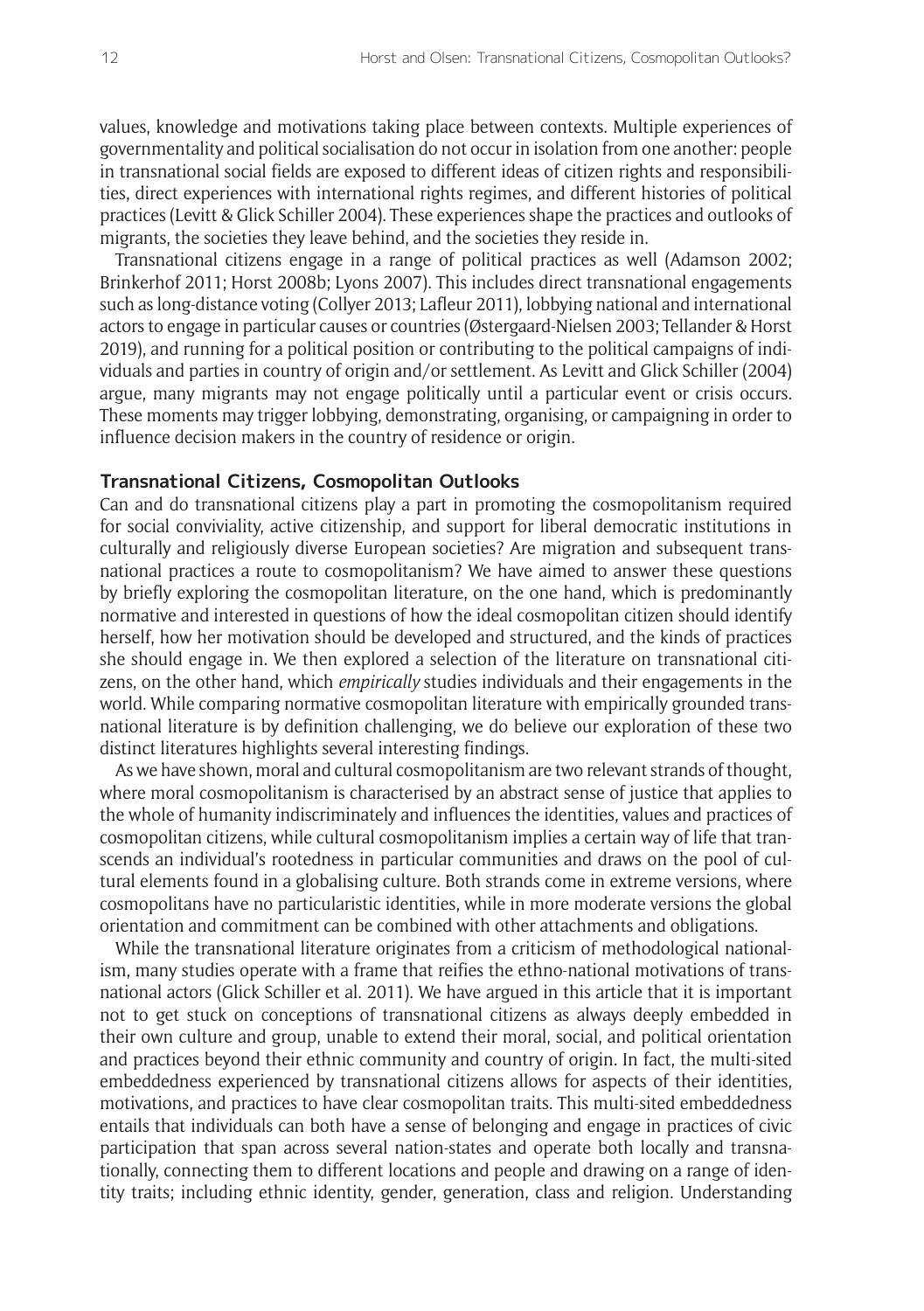transnational citizens in this multi-sited and intersectional way, we see two important points coming out of a comparison of transnational and cosmopolitan literature.

First, transnational citizens can indeed be cultural cosmopolitans, as they move to, increasingly feel at home in, and engage with others in their new places of residence. They adopt new technologies, cultural habits, and modes of organisation and governance while utilising the skills and resources they carried with them from their origin countries in order to support their economic, social, and political transnational practices. Because these transnational citizens expand their cultural repertoire and identification points while also holding on to a range of original attachments as they live and move within transnational social fields, they can be described as moderate cultural cosmopolitans.

For instance, Abdi Hashi – the individual introduced earlier who was born in Somalia, grew up in the Emirates and Norway and has lived his adult life in both London and Mogadishu – relates to cultural and national boundaries in fundamentally different ways from those who have never moved. As a consequence of his migratory trajectory and subsequent transnational networks and practices, he has grown more aware of the fact that cultural norms and ways of living are relative. He is also much more conscious of his identity than those who have never migrated, because his sense of belonging is continuously challenged in the societies he is part of, which still by and large define people's ethnic and national identities in dichotomous ways. Simultaneously, he claims belonging through everyday civic practices (Horst, Erdal & Jdid 2019). While transnational citizens such as Abdi do not necessarily transcend their rootedness in particular communities and places, these communities and places are manifold. Abdi, like others who lead transnational lives and are part of transnational communities, practices a cosmopolitan lifestyle and has a cosmopolitan perspective on the world due to the routes he has traversed throughout his life.

Second, the literature on transnational citizens reveals practices that are aligned with moral cosmopolitanism, which is characterised by a concern with universal human rights and global justice. The contribution of remittances to humanitarian aid and development assistance is one prevalent example. Transnational citizens are acutely aware of global injustices and inequalities, as they can compare conditions in what are often quite divergent contexts through their own lived experiences and transnational exchanges with families and friends. They concretely address these inequalities through individual remittances or by contributing humanitarian aid and development contributions on local, regional, and national levels. When British-Pakistani women offer material support and stage human rights campaigns for Palestinian and Bosnian refugees (Fumanti & Werbner 2010), this may be classified as Islamic charity but may just as well be understood as cosmopolitan activism. When a Somali-Canadian development worker provides education and other forms of support for displaced women and girls in Somalia, such engagement is not done justice by understanding it merely as an attempt to help 'one's own people' rather than a wish to help others in difficult circumstances as fellow human beings (Sinatti & Horst 2015).

The practices of transnational citizens with cosmopolitan outlooks can be motivated by a combination of concrete solidarity with a specific group and a more global sense of justice. The plight of members of the specific group may in fact represent a particular instance of a broader injustice to be remedied, such as the unequal distribution of wealth and human security between the Global North and the Global South. This engagement may also be understood as part of a division of moral labour in the realisation of global justice. By taking on the responsibility to provide for the poor in one's country of origin or seek protections for Muslims in oppressed positions, transnational citizens contribute to the pursuit of global justice and addressing inequalities and injustices they have identified in their everyday lives.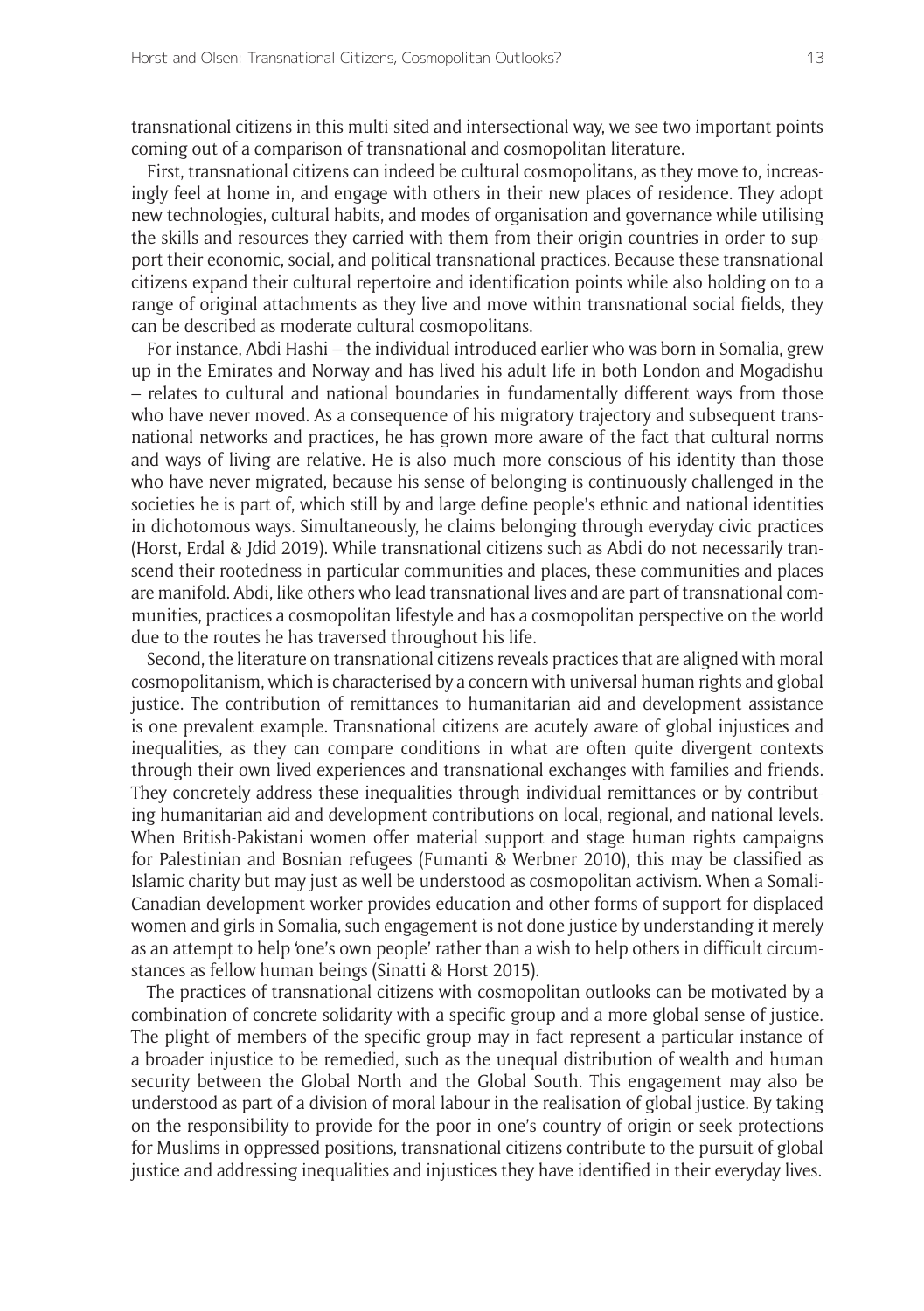#### **Conclusion**

In this article, we have made two main contributions. First, we have argued that migration and transnationalism can be important pathways towards creating cosmopolitan outlooks. This is a crucial point to make, both to inform public debate and academic work. In public debate, one common perspective is that migrants from the Global South are strongly tied to family, ethnic, or religious groups and that these particularistic ties hinder support for liberal democratic institutions (Ezzati forthcoming; Glick Schiller et al. 2011). Academic research on transnationalism often takes a narrow approach that only studies the particularistic embeddedness of transnational citizens. More research is needed on how the multi-sited embeddedness of transnational citizens impacts the state of cosmopolitan values, identities, and practices in Europe. In addition to exploring the role of the transgressive cosmopolitanism of marginalized groups, as Baban and Rygiel (2014) have shown is crucial, we argue that the values, identities, and practices of transnational citizens – as citizens in Europe rather than merely as marginalized others – are important topics of study.

Second, we have argued that such empirical work requires an intersectional approach that studies the ways in which multiple identity markers impact individual values, identities, and practices at different times (Anthias 2012). Empirical research on the cosmopolitan outlooks of transnational citizens can correct the narrow focus in European politics as well as in migration studies on their particularistic ethnic or national values and identities (Dahinden 2016). Much work within transnational migration studies presupposes that transnational practices are motivated by national or ethnic ties. Instead, we have argued for the importance of studying the values and identities of transnational citizens from an intersectional perspective, exploring empirically which particular identity markers matter in which context. When transnational citizens in Europe send financial support for humanitarian purposes or lobby international organizations for a particular cause, what are the values that drive them to do this and to what extent does their gender, age, educational background, professional identity, experience as a parent, religion, or a range of other personal characteristics influence these practices? More empirical research is needed to answer such questions.

Showing the contribution of the transnational route to the creation of cosmopolitanism enables us to illustrate how transnational citizens combine attachments to particular places and people with cosmopolitan outlooks and lifestyles that develop from understanding the relative nature of cultural perspectives and practices. Indeed, focusing on the transnational route to cosmopolitanism also makes it possible to address the criticism often levelled against cosmopolitanism that it is a form of western-values imperialism (Jabri 2007). Yet ethnographic studies show postcolonial perspectives on cosmopolitanism to be a vibrant and existing alternative (Amit & Rapport 2012). Similarly, we argue that transnational citizens can hold cosmopolitan outlooks, irrespective of their national background or personal worldview.

By acknowledging that a number of transnational citizens may very well be described as cosmopolitans, we open up the discourse for new questions in normative research on cosmopolitanism. Studying the perspectives of transnational citizens on global inequalities and injustices, for example, would allow us to explore some of the motivations behind cosmopolitan outlooks in new ways, building for example on the work of Fumanti and Werbner (2010). Similarly, drawing on empirical work that highlights the multi-sited understandings of belonging and civic practices of transnational citizens will require new reflections on exactly what a cosmopolitan way of life and being entails. This may also entail a re-conceptualisation of the nature of the values required to be a true cosmopolitan, as one does not need to hold western liberal values to believe in equal moral duties towards all human beings. This is a belief that is deeply ingrained in several religious traditions, for example. Nor is a liberal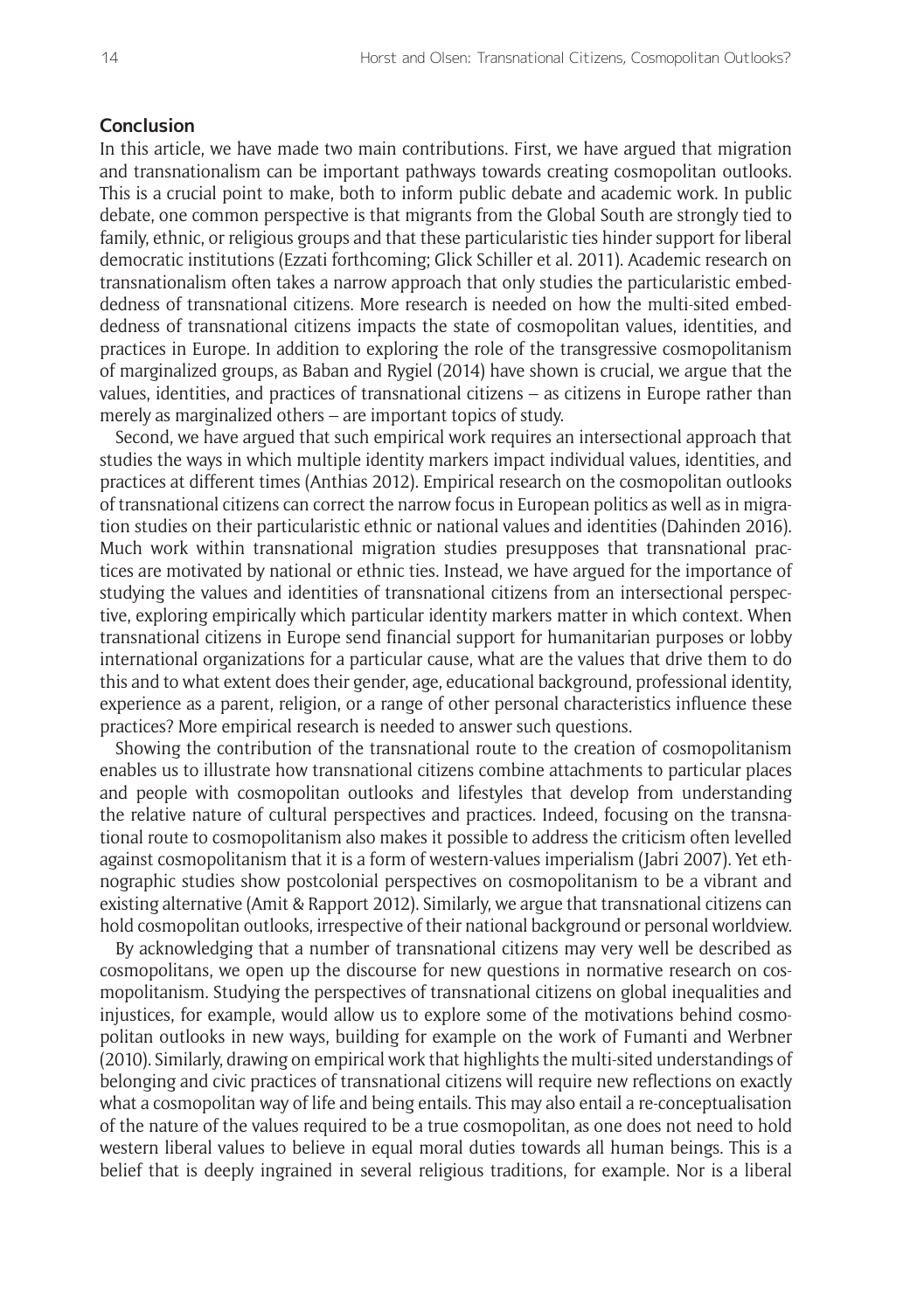self-identity necessary for the development of the ability to move and be effortlessly in the world, combining elements of different cultural practices.

Finally, for transnational studies, a cosmopolitan angle provides an important corrective to its ethno-national preoccupations by encouraging explorations on the circumstances under which transnational citizens develop a cosmopolitan outlook. Such a project requires an approach that explores how ethnic or national background intersects with age, class, urban lifestyle, attachment to land, personal worldview, and other individual characteristics and life experiences to impact civic contributions on the local, national, and transnational levels. It also enables us to understand transnational citizens as more than (former) migrants, rooted in their past through the 'homeland' and transnational communities. Indeed, transnational citizens can and do combine multiple attachments to particular places and people with cosmopolitan motivations, identities, and practices.

### **Competing Interests**

The authors have no competing interests to declare.

#### **References**

- **Adamson, F.** 2002. Mobilizing for the Transformation of Home: Politicized Identities and Transnational Practices. In: Al-Ali, N and Koser, K (eds.), *New Approaches to Migration?*  155–168. London: Routledge.
- **Amit, V** and **Rapport, N.** 2012. *Community, Cosmopolitanism and the Problem of Human Commonality*. London: Pluto Press.
- **Anthias, F.** 2012. Transnational mobilities, migration research and intersectionality. Towards a translocal frame. *Nordic Journal of Migration Research*, 2(2): 102–110. DOI: [https://doi.](https://doi.org/10.2478/v10202-011-0032-y) [org/10.2478/v10202-011-0032-y](https://doi.org/10.2478/v10202-011-0032-y)
- **Anthias, F.** 2013. Intersectional what? Social divisions, intersectionality and levels of analysis. *Ethnicities*, 13(1): 3–19. DOI: <https://doi.org/10.1177/1468796812463547>
- **Appiah, K.** 2008. Education for global citizenship. *Yearbook of the National Society for the Study of Education*, 107(1): 83–99. DOI:<https://doi.org/10.1111/j.1744-7984.2008.00133.x>
- **Baban, F** and **Rygiel, K.** 2014. Snapshots from the margins: Transgressive cosmopolitanism in Europe. *European Journal of Social Theory*, 17(4): 461–478. DOI: [https://doi.](https://doi.org/10.1177/1368431013520386) [org/10.1177/1368431013520386](https://doi.org/10.1177/1368431013520386)
- **Bakewell, O.** 2008. Keeping them in their place: The ambivalent relationship between development and migration in Africa. *Third World Quarterly*, 29(7): 1341–1358. DOI: [https://](https://doi.org/10.1080/01436590802386492) [doi.org/10.1080/01436590802386492](https://doi.org/10.1080/01436590802386492)
- **Basch, L, Glick Schiller, N** and **Szanton Blanc, C** (eds.), 1992. *Towards a Transnational Perspective on Migration: Race, Class, Ethnicity and Nationalism Reconsidered*. Baltimore: John Hopkins University Press.
- **Basch, L, Glick Schiller, N** and **Szanton Blanc, C.** 1994. *Nations Unbound: Transnational Projects, Postcolonial Predicaments, and Deterritorialized Nation-states*. London: Routledge.
- **Brigden, N.** 2016. Improvised transnationalism: Clandestine migration at the border of anthropology and international relations. *International Studies Quarterly*, 60(2): 343–354. DOI: <https://doi.org/10.1093/isq/sqw010>
- **Brinkerhof, J.** 2011. Diaspora and conflict societies: Conflict entrepreneurs, competing interests or contributors to stability and development? *Conflict, Security and Development*, 11(2): 115–143. DOI: <https://doi.org/10.1080/14678802.2011.572453>
- **Brock, G.** 2011. Cosmopolitanism versus noncosmopolitanism: The state of play. *The Monist*, 455–465. DOI:<https://doi.org/10.5840/monist201194423>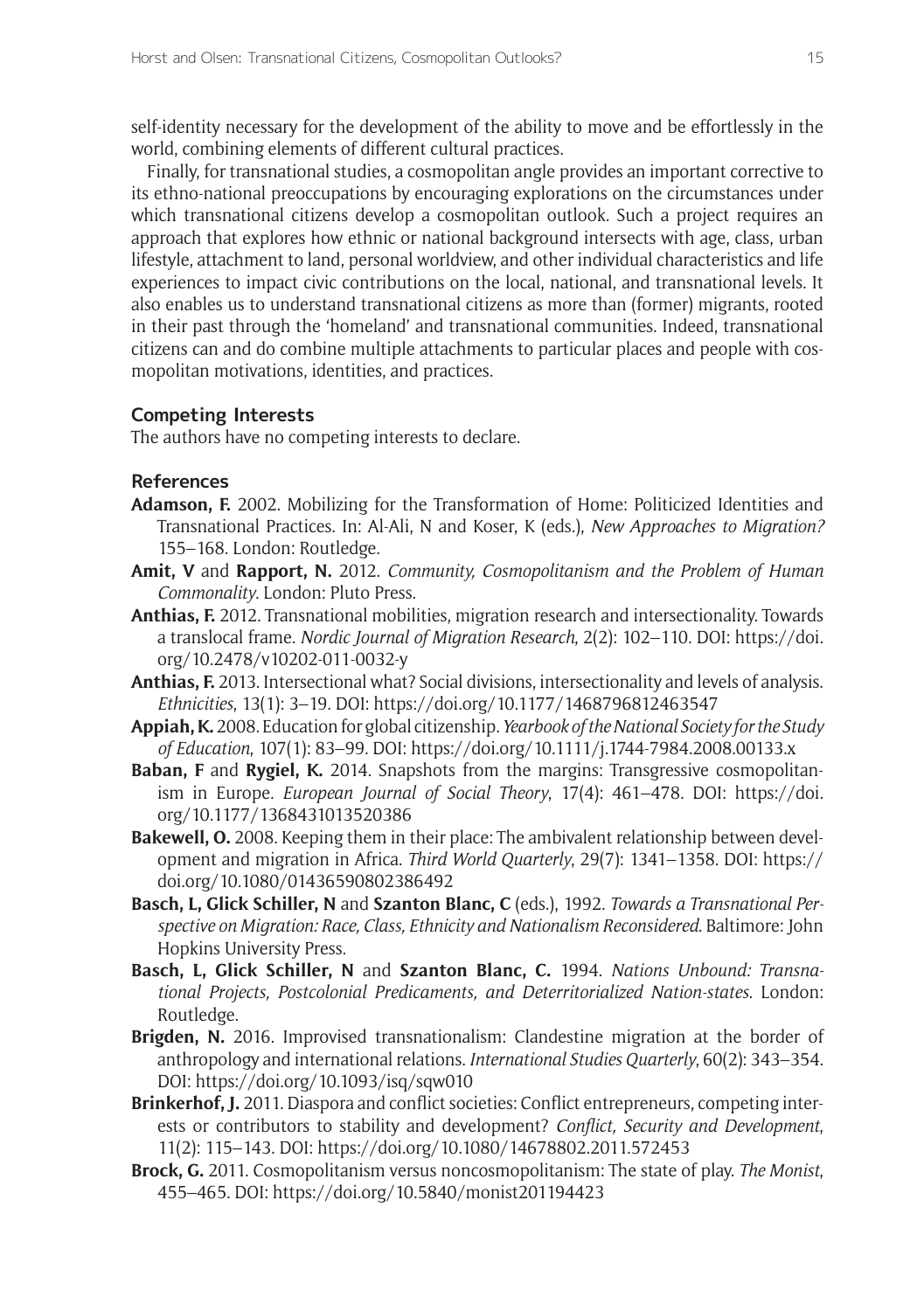- **Brubaker, R.** 2005. The 'diaspora' diaspora. *Ethnic and Racial Studies*, 28(1): 1–19. DOI: <https://doi.org/10.1080/0141987042000289997>
- **Çaglar, A.** 2001. Constraining metaphors and the transnationalisation of spaces in Berlin. *Journal of Ethnic and Migration Studies*, 27(4): 601–613. DOI: [https://doi.](https://doi.org/10.1080/13691830120090403) [org/10.1080/13691830120090403](https://doi.org/10.1080/13691830120090403)
- **Carling, J.** 2014. Scripting remittances: Making sense of money transfers in transnational relationships. *International Migration Review*, 48: 218–262. DOI: [https://doi.org/10.1111/](https://doi.org/10.1111/imre.12143) [imre.12143](https://doi.org/10.1111/imre.12143)
- **Clifford, J.** 1994. Diasporas. *Cultural Anthropology*, 9(3): 302–338. DOI: [https://doi.](https://doi.org/10.1525/can.1994.9.3.02a00040) [org/10.1525/can.1994.9.3.02a00040](https://doi.org/10.1525/can.1994.9.3.02a00040)
- **Colic-Peisker, V.** 2006. "Ethnic" and "cosmopolitan" transnationalism: Two cohorts of Croatian immigrants in Australia. *Migracijske i etničke teme*, 22(3): 211–230.
- **Collyer, M.** 2013. A geography of extra-territorial citizenship: Explanations of external voting. *Migration Studies*, 2(1): 5–72. DOI:<https://doi.org/10.1093/migration/mns008>
- **Dahinden, J.** 2012. Transnational Belonging, Non-Ethnic Forms of Identification and Diverse Mobilities: Rethinking Migrant Integration? In: Messer, M, Schroeder, R and Wodak, R (eds.), *Migration: Interdisciplinary Perspectives*, 117–128. Wien: Springer. DOI: [https://doi.](https://doi.org/10.1007/978-3-7091-0950-2_11) [org/10.1007/978-3-7091-0950-2\\_11](https://doi.org/10.1007/978-3-7091-0950-2_11)
- **Dahinden, J.** 2016. A plea for the 'de-migranticization' of research on migration and integration. *Ethnic and Racial Studies*, 39(13): 2007–2225. DOI: [https://doi.org/10.1080/01419](https://doi.org/10.1080/01419870.2015.1124129) [870.2015.1124129](https://doi.org/10.1080/01419870.2015.1124129)
- **De Haas, H.** 2007. International migration, remittances and development: Myths and facts. *Third World Quarterly*, 26(8): 1269–1284. DOI: [https://doi.org/10.1080/](https://doi.org/10.1080/01436590500336757) [01436590500336757](https://doi.org/10.1080/01436590500336757)
- **Eckersley, R.** 2007. From cosmopolitan nationalism to cosmopolitan democracy. *Review of International Studies*, 33(4): 675–692. DOI:<https://doi.org/10.1017/S0260210507007723>
- **Erdal, M.** 2012. A place to stay in Pakistan: Why migrants build houses in their country of origin. *Population, Space and Place*, 18(5): 629–641. DOI: <https://doi.org/10.1002/psp.1694>
- **Erdal, M** and **Oeppen, C.** 2013. Migrant balancing acts: Ways of understanding the interactions between integration and transnationalism. *Journal of Ethnic and Migration Studies*, 39: 867–884. DOI: <https://doi.org/10.1080/1369183X.2013.765647>
- **Ezzati, R.** forthcoming. Value-talk after terrorism: A united "we" and a divided "us".
- **Fumanti, M** and **Werbner, P.** 2010. The moral economy of the African diaspora: Citizenship, networking and permeable ethnicity. *African Diaspora*, 3: 2–11. DOI: [https://doi.](https://doi.org/10.1163/187254610X508454) [org/10.1163/187254610X508454](https://doi.org/10.1163/187254610X508454)
- **Giddens, A.** 1990. *The Consequences of Modernity*. Cambridge: Polity Press.
- **Glick Schiller, N.** 2005. Transnational social fields and imperialism: Bringing a theory of power to Transnational Studies. *Anthropological Theory*, 5: 439–461. DOI: [https://doi.](https://doi.org/10.1177/1463499605059231) [org/10.1177/1463499605059231](https://doi.org/10.1177/1463499605059231)
- **Glick Schiller, N, Basch, L** and **Szanton-Blanc, C.** 1995. From immigrant to transmigrant: Theorizing transnational migration. *Anthropological Quarterly*, 68: 48–63. DOI: [https://](https://doi.org/10.2307/3317464) [doi.org/10.2307/3317464](https://doi.org/10.2307/3317464)
- **Glick Schiller, N, Darieva, T** and **Gruner-Domic, S.** 2011. Defining cosmopolitan sociability in a transnational age. An introduction. *Ethnic and Racial Studies*, 34(3): 399–418. DOI: https://doi.org/10.1080/01419870.2011.533781
- **Habermas, J.** 2001. *The Postnational Constellation: Political Essays*. Cambridge: Polity Press.
- **Hannerz, U.** 1990. Cosmopolitans and locals in world culture. *Theory, Culture and Society*, 7: 237–251. DOI:<https://doi.org/10.1177/026327690007002014>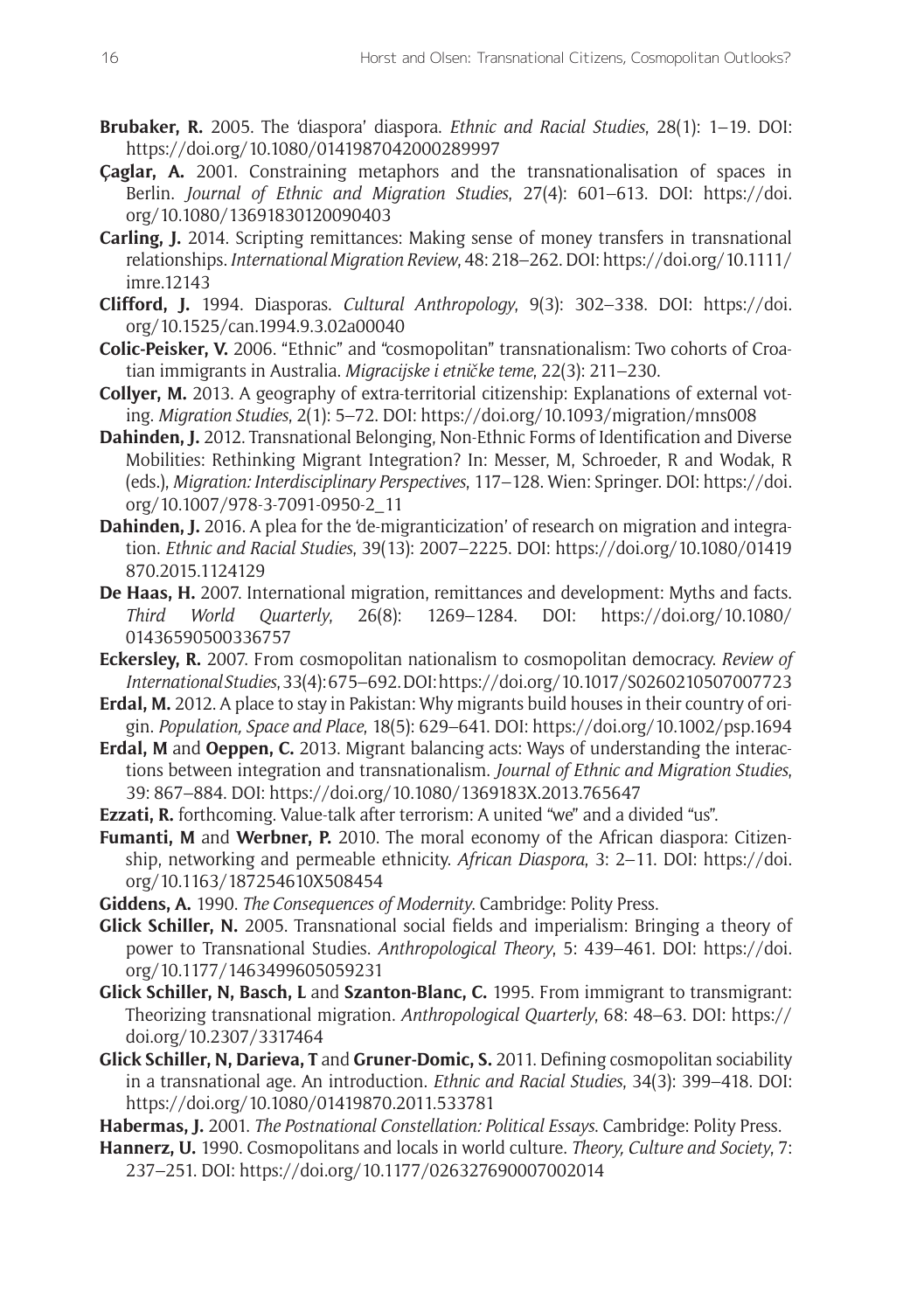- **Heater, D.** 2002. *World Citizenship Cosmopolitan Thinking and Its Opponents*. London: Continuum.
- **Held, D.** 1995. *Democracy and the Global Order: From the Modern State to Cosmopolitan Governance*. Cambridge: Polity Press.
- **Held, D.** 2010. Principles of Cosmopolitan Order. In: Brown, GW and Held, D (eds.), *The Cosmopolitanism Reader*, 229–241. Cambridge: Polity.
- **Horst, C.** 2008a. A monopoly on assistance: International aid to refugee camps and the neglected role of the Somali diaspora. *Afrika Spectrum*, 43(1): 121–131.
- **Horst, C.** 2008b. The transnational political engagements of refugees: Remittance sending practices amongst Somalis in Norway. *Conflict, Security and Development*, *8*(3): 317–339. DOI: <https://doi.org/10.1080/14678800802323340>
- **Horst, C.** 2018. Making a difference in Mogadishu: Multi-located embeddedness and civic participation among young diaspora Somalis. *Journal of Ethnic and Migration Studies*, 44(8): 1341–56. DOI: <https://doi.org/10.1080/1369183X.2017.1354161>
- **Horst, C, Bivand Erdal, M** and **Jdid, N.** 2019. The "good citizen": Asserting and contesting norms of participation and belonging in Oslo. *Ethnic and Racial Studies*, 43(16): 76–95. DOI: <https://doi.org/10.1080/01419870.2019.1671599>
- **Iversen, L.** 2014. *Uenighetsfellesskap. Blikk på demokratisk samhandling. [Community of disagreement. Perspectives on democratic interaction]*. Oslo: Universitetsforlaget.
- **Jabri, V.** 2007. Solidarity and spheres of culture: The cosmopolitan and the postcolonial. *Review of International Studies*, 33(4): 715–728. DOI: [https://doi.org/10.1017/](https://doi.org/10.1017/S0260210507007747) [S0260210507007747](https://doi.org/10.1017/S0260210507007747)
- **Jordaan, E.** 2011. Including the excluded: Communitarian paths to cosmopolitanism. *Review of International Studies*, 37(5): 2365–2385. DOI: [https://doi.org/10.1017/](https://doi.org/10.1017/S0260210510001233) [S0260210510001233](https://doi.org/10.1017/S0260210510001233)
- **Kaldor, M.** 2003. *Global Civil Society*. Cambridge: Polity Press. DOI: [https://doi.](https://doi.org/10.1111/1468-2346.00324) [org/10.1111/1468-2346.00324](https://doi.org/10.1111/1468-2346.00324)
- **Keller, S.** 2013. Worldly Citizens. Civic Virtues without Patriotism. In: Broch, G (ed.), *Cosmopolitanism versus Non-Cosmopolitanism: Critiques, Defenses, Reconceptualizations*, 239–254. Oxford: Oxford University Press. DOI: [https://doi.org/10.1093/acprof:](https://doi.org/10.1093/acprof:oso/9780199678426.003.0012) [oso/9780199678426.003.0012](https://doi.org/10.1093/acprof:oso/9780199678426.003.0012)
- **Kleingeld, P** and **Brown, E.** 2014. Cosmopolitanism. In: Zalta, EN (ed.), *The Stanford Encyclopedia of Philosophy*, Fall 2014 [online access at [http://plato.stanford.edu/archives/](http://plato.stanford.edu/archives/fall2014/entries/cosmopolitanism/) [fall2014/entries/cosmopolitanism/\]](http://plato.stanford.edu/archives/fall2014/entries/cosmopolitanism/).
- **Kymlica, W** and **Nordman, W.** 1994. Return of the citizen: A survey of recent work on citizenship theory. *Ethics*, 104(2): 352–381. DOI:<https://doi.org/10.1086/293605>
- **Lafleur, J-M.** 2011. *Transnational Politics and the State: The External Voting Rights of Diasporas*. London: Routledge.
- **Levitt, P.** 1998. Social remittances: Migration driven local-level forms of cultural diffusion. *International Migration Review*, 32(4): 926–948. DOI: [https://doi.](https://doi.org/10.1177/019791839803200404) [org/10.1177/019791839803200404](https://doi.org/10.1177/019791839803200404)
- **Levitt, P** and **Glick Schiller, N.** 2004. Conceptualizing simultaneity: A transnational social field perspective on society. *International Migration Review*, 38(3): 1002–1039. DOI: <https://doi.org/10.1111/j.1747-7379.2004.tb00227.x>
- **Lindley, A.** 2010. *The Early Morning Phonecall: Somali Refugees' Remittances.* Oxford: Berghahn.
- **Linklater, A.** 1999. Cosmopolitan Citizenship. In: Hutchings, K and Dannreuther, R (eds.), *Cosmopolitan Citizenship*, 35–59. London: MacMillan Press. DOI: [https://doi.](https://doi.org/10.1007/978-1-349-14623-9_2) [org/10.1007/978-1-349-14623-9\\_2](https://doi.org/10.1007/978-1-349-14623-9_2)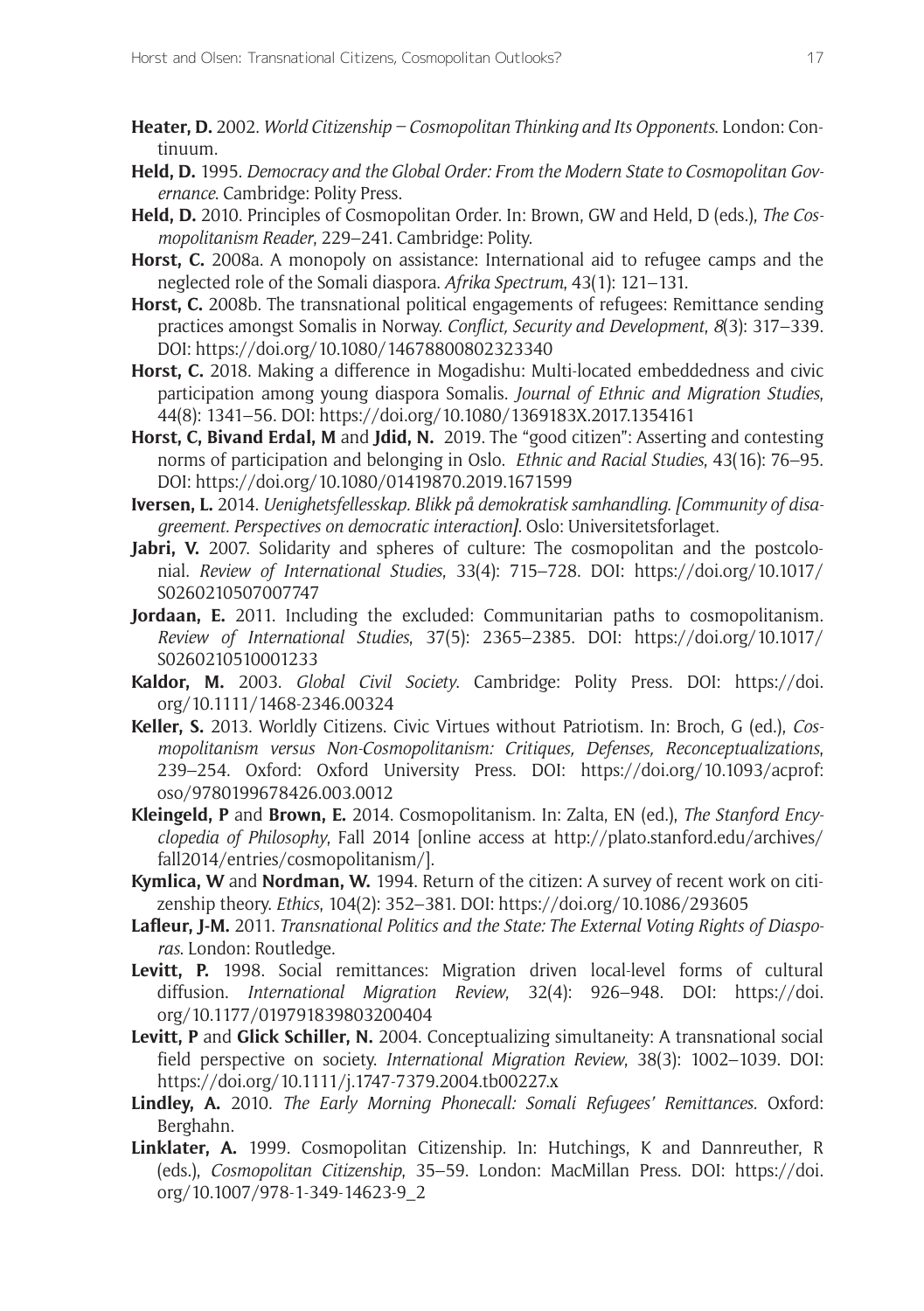- **Lyons, T.** 2007. Conflict-generated diasporas and transnational politics in Ethiopia. *Conflict, Security and Development*, 7: 529–549. DOI:<https://doi.org/10.1080/14678800701692951>
- **Maimbo, S** and **Ratha, D.** 2005. *Remittances: Development Impact and Future Prospects*. Washington: World Bank. DOI:<https://doi.org/10.1596/0-8213-5794-8>
- **Mercer, C** and **Page, B.** 2010. African home associations in Britain: Between political belonging and moral conviviality. *African Diaspora*, 3(1): 110–130. DOI: [https://doi.](https://doi.org/10.1163/187254610X505682) [org/10.1163/187254610X505682](https://doi.org/10.1163/187254610X505682)
- **Mohan, G.** 2006. Embedded cosmopolitanism and the politics of obligation: The Ghanaian diaspora and development. *Environment and Planning*, 38(5): 867–883. DOI: [https://doi.](https://doi.org/10.1068/a37216) [org/10.1068/a37216](https://doi.org/10.1068/a37216)
- **Moosavi, L.** 2015. Orientalism at home. Islamophobia in the representations of Islam and Muslims by the New Labour Government. *Ethnicities*, 15(5): 652–74. DOI: [https://doi.](https://doi.org/10.1177/1468796814525379) [org/10.1177/1468796814525379](https://doi.org/10.1177/1468796814525379)
- **Musa, A** and **Horst, C.** 2019. State formation and economic development in post-war Somaliland: The impact of the private sector in an unrecognised state. *Conflict, Security and Development*, *19*(1): 35–53. DOI:<https://doi.org/10.1080/14678802.2019.1561621>
- Nagel, C and Staehili, L. 2008. Integration and the negotiation of "here" and "there": The case of British Arab activists. *Social and Cultural Geography*, 9: 415–430. DOI: [https://doi.](https://doi.org/10.1080/14649360802069019) [org/10.1080/14649360802069019](https://doi.org/10.1080/14649360802069019)
- **Nielsen, T** and **Riddle, L.** 2010. Investing in peace: The motivational dynamics of diaspora investment in post-conflict economies. *Journal of Business Ethics*, 89: 435–448. DOI: <https://doi.org/10.1007/s10551-010-0399-z>
- **Nussbaum, M.** 1994. Patriotism and Cosmopolitanism. *The Boston Review*, XIX(5).
- **Oeppen, C.** 2013. "A stranger at home": Interactions between transnational return visits and integration of Afghan-American professionals. *Global Networks*, 13(2): 261–278. DOI: <https://doi.org/10.1111/glob.12008>
- **Osler, A** and **Starkey, H.** 2003. Learning for cosmopolitan citizenship: Theoretical debates and young people's experiences. *Educational Review*, 55(3): 241–254. DOI: [https://doi.](https://doi.org/10.1080/0013191032000118901) [org/10.1080/0013191032000118901](https://doi.org/10.1080/0013191032000118901)
- **Østergaard-Nielsen, E.** 2003. The Politics of Migrants' Transnational Political Practices. *International Migration Review*, 37: 760–786. DOI: [https://doi.org/10.1111/j.1747-7379.2003.](https://doi.org/10.1111/j.1747-7379.2003.tb00157.x) [tb00157.x](https://doi.org/10.1111/j.1747-7379.2003.tb00157.x)
- **Page, B** and **Mercer, C.** 2012. Why do people do stuff? Reconceptualizing remittance behaviour in diaspora-development research and policy. *Progress in Development Studies*, 12(1): 1–18. DOI: <https://doi.org/10.1177/146499341101200101>
- **Parekh, B.** 2003. Cosmopolitanism and global citizenship. *Review of International Studies*, 29(1): 3–17. DOI:<https://doi.org/10.1017/S0260210503000019>
- **Riddle, L** and **Brinkerhoff, J.** 2011. Diaspora entrepreneurs as institutional change agents: The case of [Thamel.com](http://Thamel.com). *International Business Review*, 20: 670–680. DOI: [https://doi.](https://doi.org/10.1016/j.ibusrev.2011.02.013) [org/10.1016/j.ibusrev.2011.02.013](https://doi.org/10.1016/j.ibusrev.2011.02.013)
- **Scheffler, S.** 2001. *Boundaries and Allegiances.* Oxford: Oxford University Press. DOI: [https://](https://doi.org/10.1093/0199257671.001.0001) [doi.org/10.1093/0199257671.001.0001](https://doi.org/10.1093/0199257671.001.0001)
- **Sinatti, G** and **Horst, C.** 2015. Migrants as agents of development: Diaspora engagement discourse and practice in Europe. *Ethnicities*, 15(1): 134–152. DOI: [https://doi.](https://doi.org/10.1177/1468796814530120) [org/10.1177/1468796814530120](https://doi.org/10.1177/1468796814530120)
- **Snel, E,Engbersen, G** and **Leerkes, A.** 2006. Transnational involvement and social integration. *Global Networks*, 6: 285–308. DOI:<https://doi.org/10.1111/j.1471-0374.2006.00145.x>
- **Soysal, Y.** 1994. *Limits of Citizenship: Immigration and Post-National Membership in Europe*. Chicago: Chicago University Press.